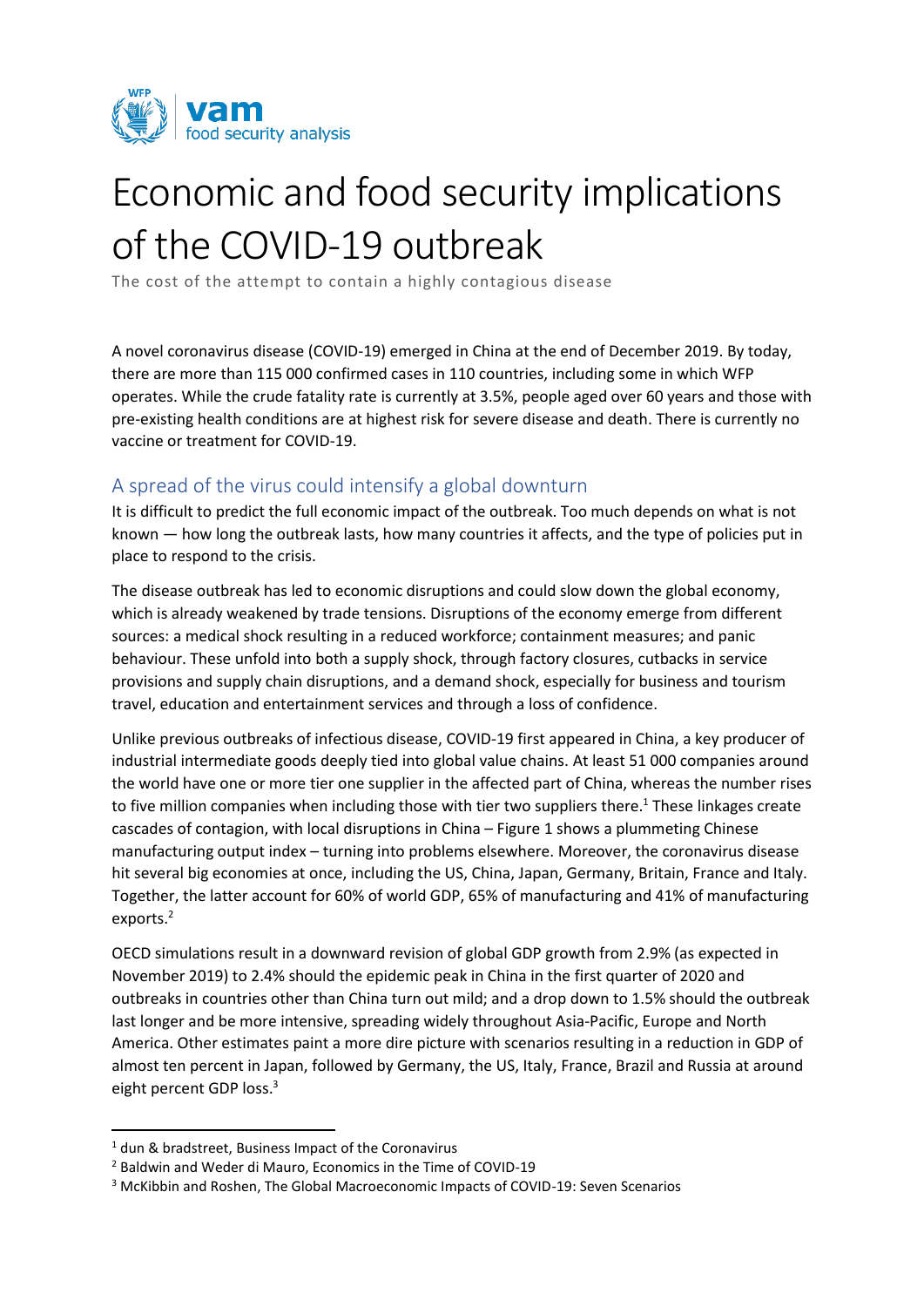#### Figure 1: China Ciaxin Manufacturing PMI

<span id="page-1-0"></span>

Source: trading economics

# The impact on the food and agricultural sector is likely to be moderate – conditional on a rational reaction by policymakers

While not immune to the virus, the food and agricultural sector should in principle be less affected by the virus than parts of the economy more exposed to weakened demand or supply issues such as transportation, energy or manufacturing. However, such moderate effect of the disease outbreak on food markets is conditional countries staying calm even in the face of supply chain hiccups and not resorting to protective beggar-thy-neighbour policies.

On the supply side, the sector could get hurt via shortages of labour curbing production and processing of food, especially of labour-intensive crops; transport interruptions and quarantine measures limiting farmers' access to input and output markets; and an increase in food loss and waste resulting from food supply chain disruptions. In China, the livestock sector suffered from some of these effects. Meanwhile, global cereal markets are well supplied with currently no noticeable impact on crop production. Potential disruptions from containment measures are expected to be manageable and not last long.<sup>4</sup> Accordingly, price volatility in international grain markets is low.

Demand for food is generally inelastic. A loss of purchasing power because of the disease could, however, change dietary patterns with demand shifting away from value-added foods such as meat and vegetable oils towards basic cereals. Whereas FAO's Food Price Index has been going down in February and prices in affected areas do not necessarily show an impact of the disease – [Figure 2](#page-2-0) shows a stable rice price in China's Hubei province, where the outbreak started, in January and February 2020 – panic purchases of food in fear of empty shelves could lead to supply chain interruptions and localized price hikes.

Panic behaviour can also occur at the country level; and previous epidemics and global crises have taught valuable lessons on how markets can react. For example, during the 2008 food price crises there was no shortage of rice supply, but due to panic behaviour, many countries imposed higher taxes on rice exports or banned rice exports altogether. Rice prices doubled in the global market in six months, causing severe disruptions in rice trade leading to a food price crisis. If countries panic this time, too, food trade and markets could be disrupted much more severely than necessary.

<sup>4</sup> AMIS, Coronavirus: Impact on food markets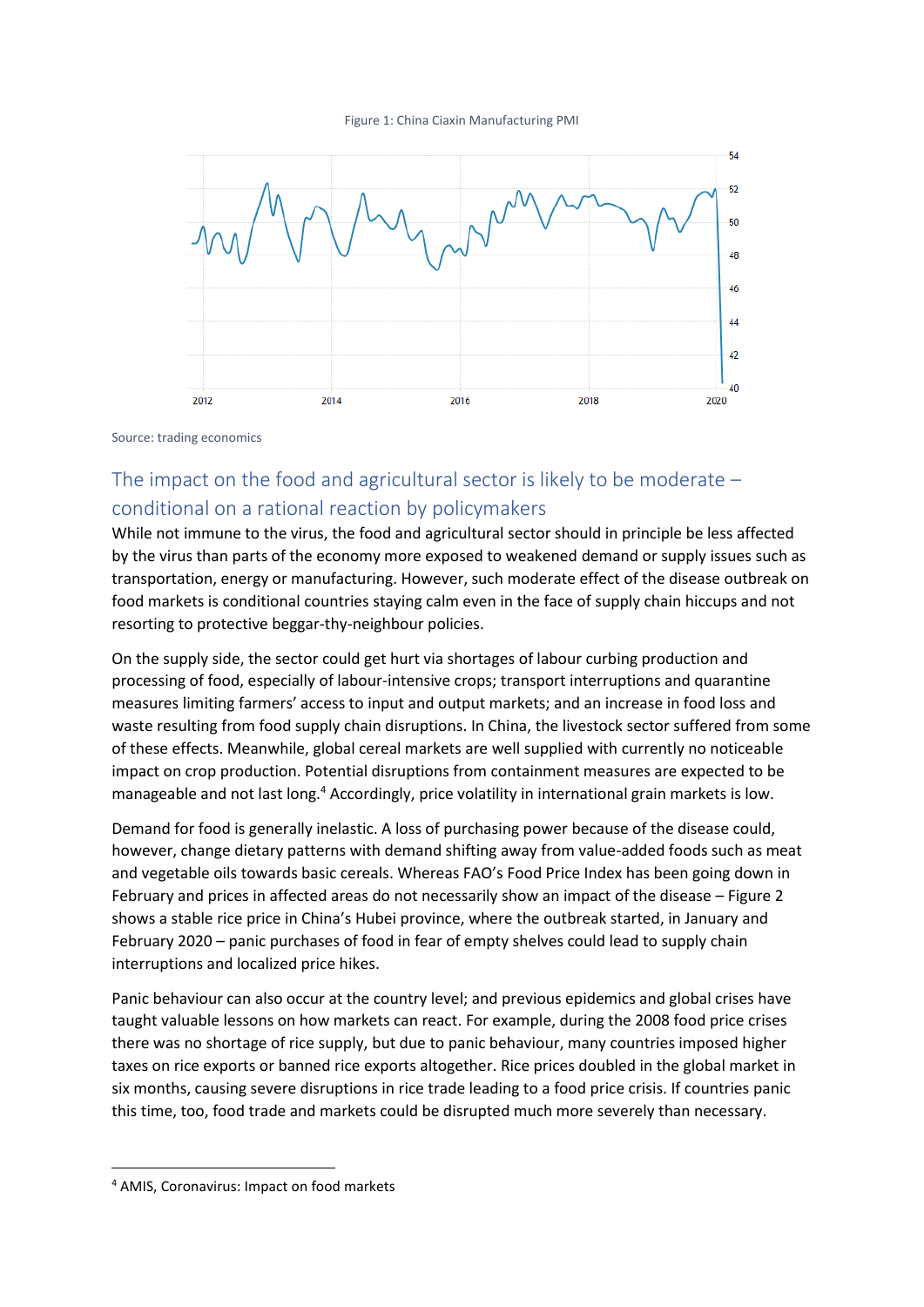<span id="page-2-0"></span>

Figure 2: Wholesale price for rice (Indica) in China's Hubei province in Yuan Renminbi per tonne

Source: FAO FPMA

# A global economic slowdown can spill over to low income countries with negative implications for food security

A global economic slowdown or a downturn in one or more important players in the world economy can damage developing economies, which can in turn negatively affect food security. Economic shocks transmit via several routes. First, contagion of economic harm through global value chains is not limited to the developed world but will affect rich and poor countries alike. Second, amidst the spread of COVID-19 across several important players in the world economy, the oil price has collapsed [\(Figure 3\)](#page-3-0). Poor countries often heavily depend on exports of primary commodities, exposing their economies to such price swings. Plummeting international commodity prices translate into heavy losses in export earnings, which trigger currency depreciation and an adjustment in the balance of payments. Third, S&P's Volatility Index (VIX), a measure of economic risk and uncertainty, has reached a level close to that of the financial crisis a decade ago [\(Figure 4\)](#page-3-1). As a matter of fact, on March 9 all the major stock indices plunged by 5 to 11 percent, the combined effect of coronavirus panic and crashing oil prices. When financial markets become spooked by risk, poor countries are put in danger of capital flight – losing their ability to borrow and spend when they most need it. Fourth, revenues from transport and tourism are import in many developing countries. These are taking a heavy hit from restrictions of movement and declining demand.

While such economic shocks are rarely the primary of food crises, they can exacerbate the severity of acute food insecurity or protract a crisis. The SOFI 2019 reports that the uptick in hunger between 2011 and 2017 coincided with an economic downturn in 65 out of 77 countries, 52 of which highly dependent on primary commodity trade. Sluggish economic activity brings about unemployment, declining wages, and, hence, loss of income. Households' curtailed purchasing power puts their access to food at risk; and forces them to switch to cheaper, less nutritious foods. Moreover, the flip side of diminished export earnings and ensuing currency depreciation are more expensive imports, including for basic food stuffs. Higher food prices are the consequence, exacerbating the loss of purchasing power. However, depending on the level of integration of local markets, these might not fully trickle down to remote rural markets, where other factors play a more significant role (harvest, seasonality, infrastructure, security). Currently, international markets are also well supplied and international food prices generally stable or declining, which helps to mitigate an increase in import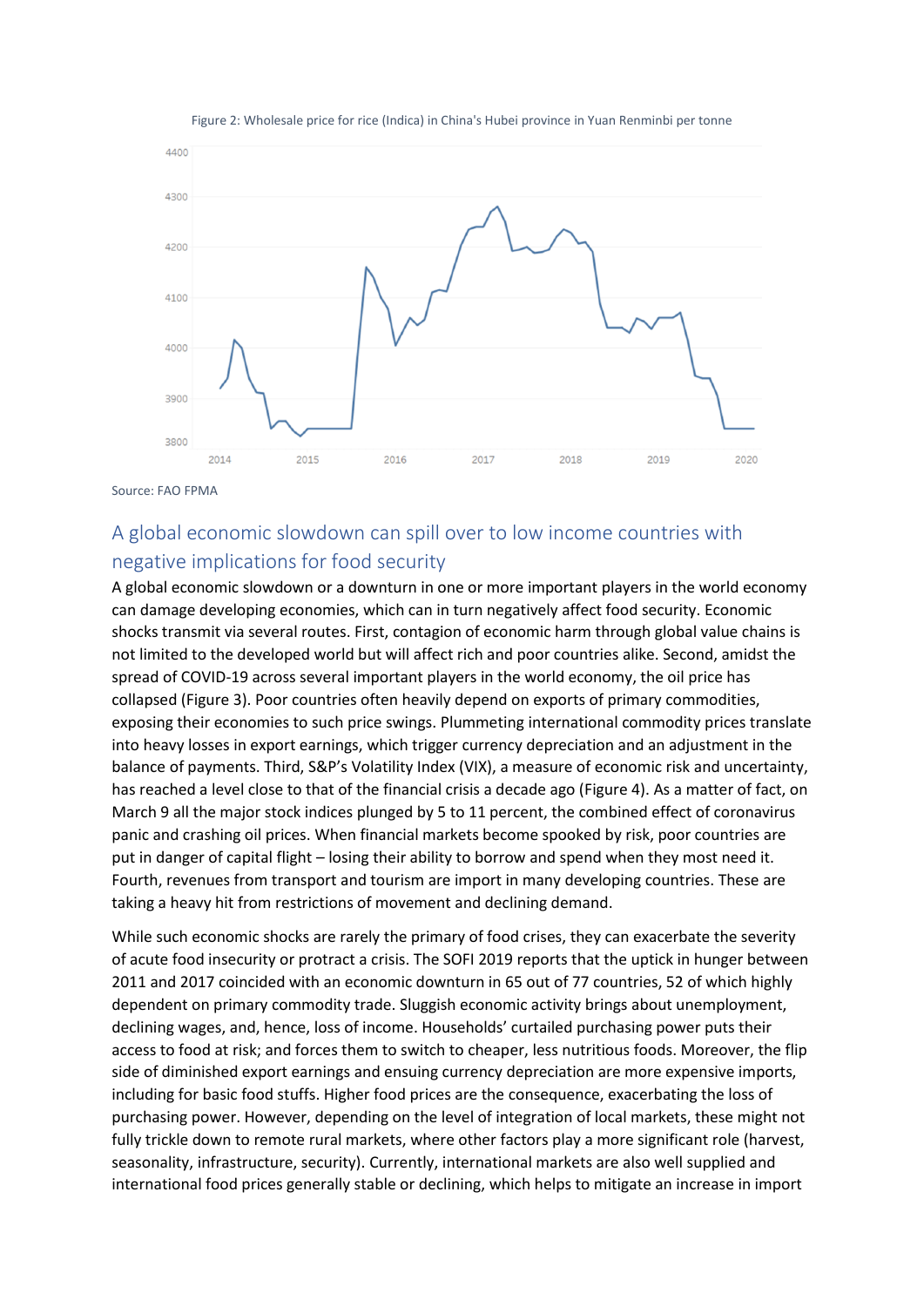costs. Diminishing fiscal revenues – e.g. due to declining international commodity prices – can further lead to the suspension of social programmes and safety nets or cuts in the health budget, with probable negative implications for food security and long-term consequences for development.

<span id="page-3-0"></span>

Figure 3: Brent crude oil price in USD per barrel





<span id="page-3-1"></span>

Source: trading economics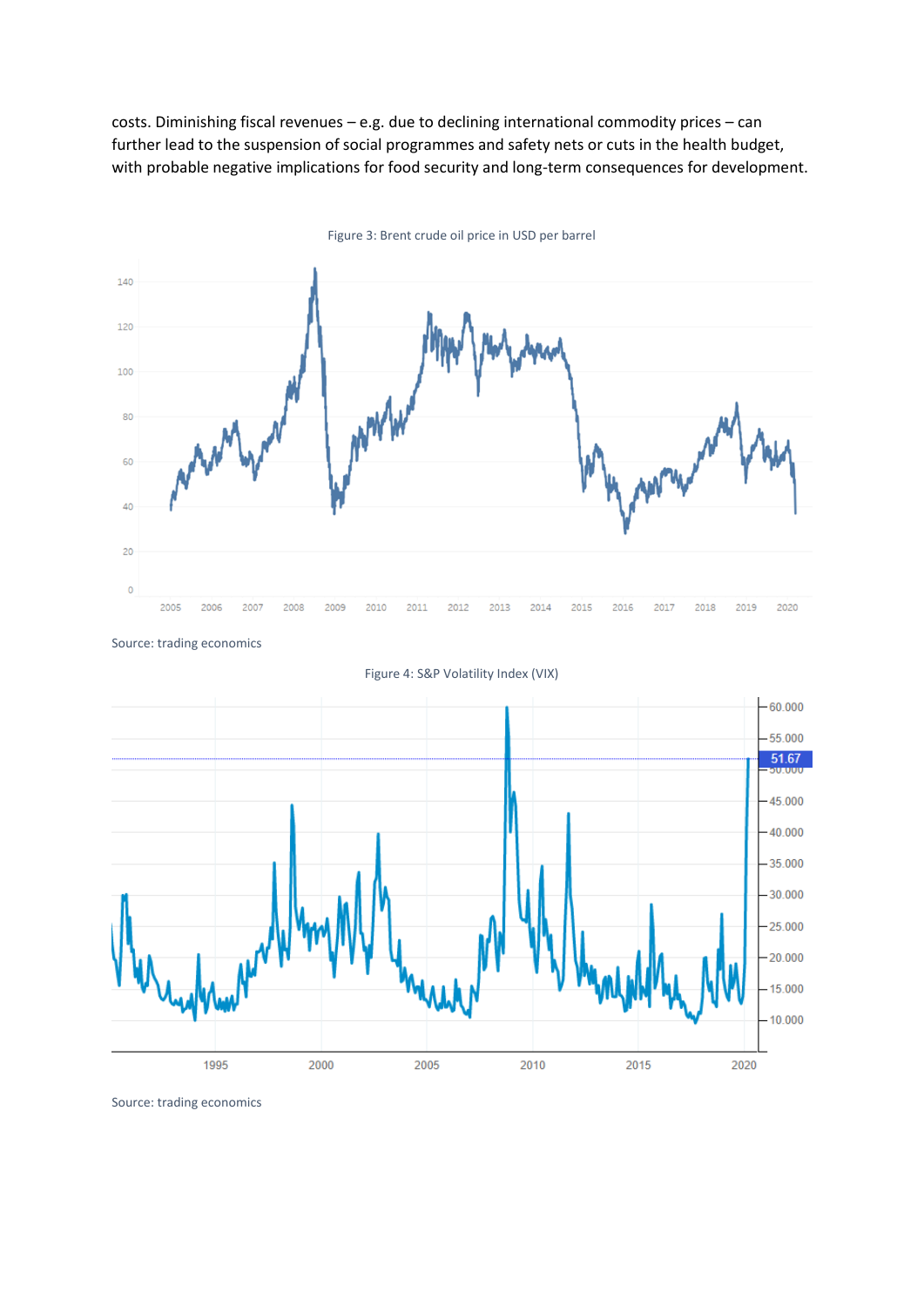# The impacts of a severe COVID-19 outbreak in a low income economy are hard

## to gauge

Apart from the food security implications of a COVID-19-triggered economic slowdown, an extensive spread of the disease in a poorer and more food insecure country could take a heavier toll on the economy than it has in those countries which currently see a rapid spread of the virus. Countries with high levels of food insecurity are generally more vulnerable and less prepared for an epidemic outbreak than those which see a rapid spread of the disease at present. The joint WHO-JRC Epidemic Risk Index, which measures risk based on hazard, exposure, vulnerability and coping capacity is higher for countries with a higher score for the Proteus index of food insecurity [\(Figure 5\)](#page-4-0). Thus, these countries would likely see higher mortality rates. In addition, vulnerability to morbidity increases with malnourishment. The resulting larger hit to the workforce in more food insecure (or, more generally, lower income) countries would coincide with often more labour intensive production, aggravating the repercussions on production. At the same time, service industries in poorer countries are often less digitized and more reliant on face-to-face contact. This means that containment measures, designed to limit human interaction, or avoidance by scared customers could hit harder.

<span id="page-4-0"></span>

#### Figure 5: Food security and epidemic risk

However, there are also factors that could mitigate the damage of a COVID-19 outbreak in, for example, Sub-Saharan Africa. First, a warmer climate might slow down the virus' transmission. While it is not certain that heat stops its spread, the disease appears to be transmitted in the same fashion as the flu and common cold, through respiratory droplets; and warm, humid weather can make this more difficult. Second, the age structure in Africa differs substantially from that of currently affected regions [\(Figure 6\)](#page-5-0). The share of people with the highest risk (by age) of developing severe disease or dying is far lower in Africa than in, for example, China or Europe. Third, less dense and predominantly rural based population and more limited travel networks both within and between countries could reduce the pace at which COVID-19 spreads.

Source: WHO/JRC and own calculations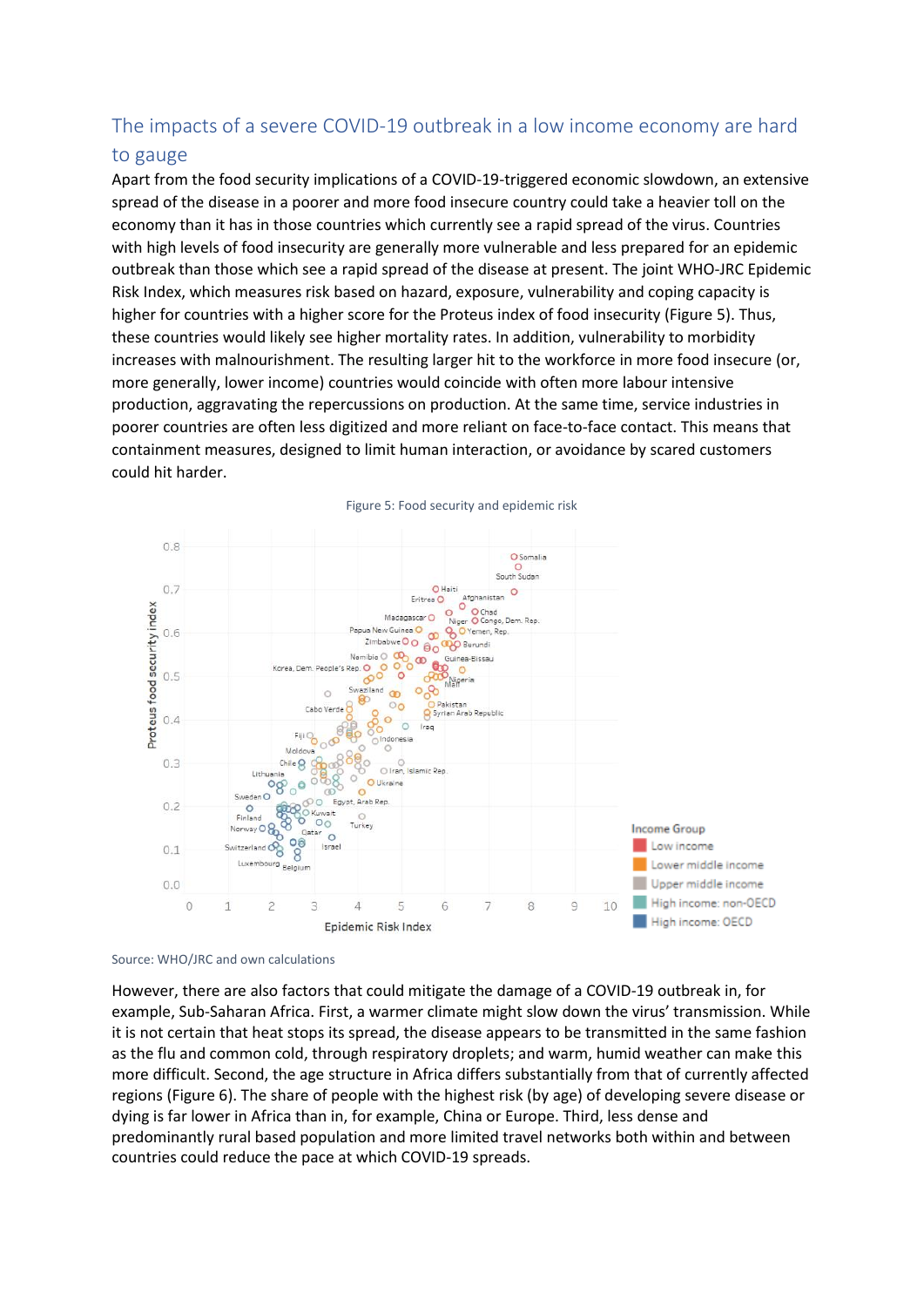#### Figure 6: Population pyramids for China, Europe and Africa

<span id="page-5-0"></span>



When it comes to the implications for staple food production of a severe outbreak in Sub-Saharan Africa, the Ebola outbreak is frequently referenced. Some West African countries saw food prices skyrocketing during the Ebola epidemic in 2014. Rice prices were up by more than 30% in Guinea, Liberia and Sierra Leone, while cassava prices more than doubled in some places. 40 percent of the agricultural land was left uncultivated as a consequence of labour shortage and road blockages rendering it impossible to access seeds and other inputs. At the same time, fear of contracting the disease disrupted trade as vessels headed to these countries were cancelled.

However, Ebola and COVID-19 differ substantially, rendering such inferences problematic. Ebola has a mortality rate of about 50% while the crude fatality rate of COVID-19 is currently at 3.5% (**Error! Reference source not found.**). While already significantly lower, this is probably an overestimate as reported early in the epidemic; and could be lower still for Africa, given the age structure of the population. Moreover, 80% of the confirmed patients in China developed a mild or moderate disease. Without downplaying the potential effect of a loss of agricultural workforce, especially in countries with labour intensive agricultural production, it seems difficult to justify projections based on the Ebola outbreak.

Yet, COVID-19 appears to be more contagious than Ebola. Consequently, containment measures limiting person-to-person contact and, thus, contagion are crucial. As witnessed during the West African Ebola epidemic, these can pose a threat to the normal functioning of food supply chains, putting production as well as distribution at risk and leading to dysfunctional markets.